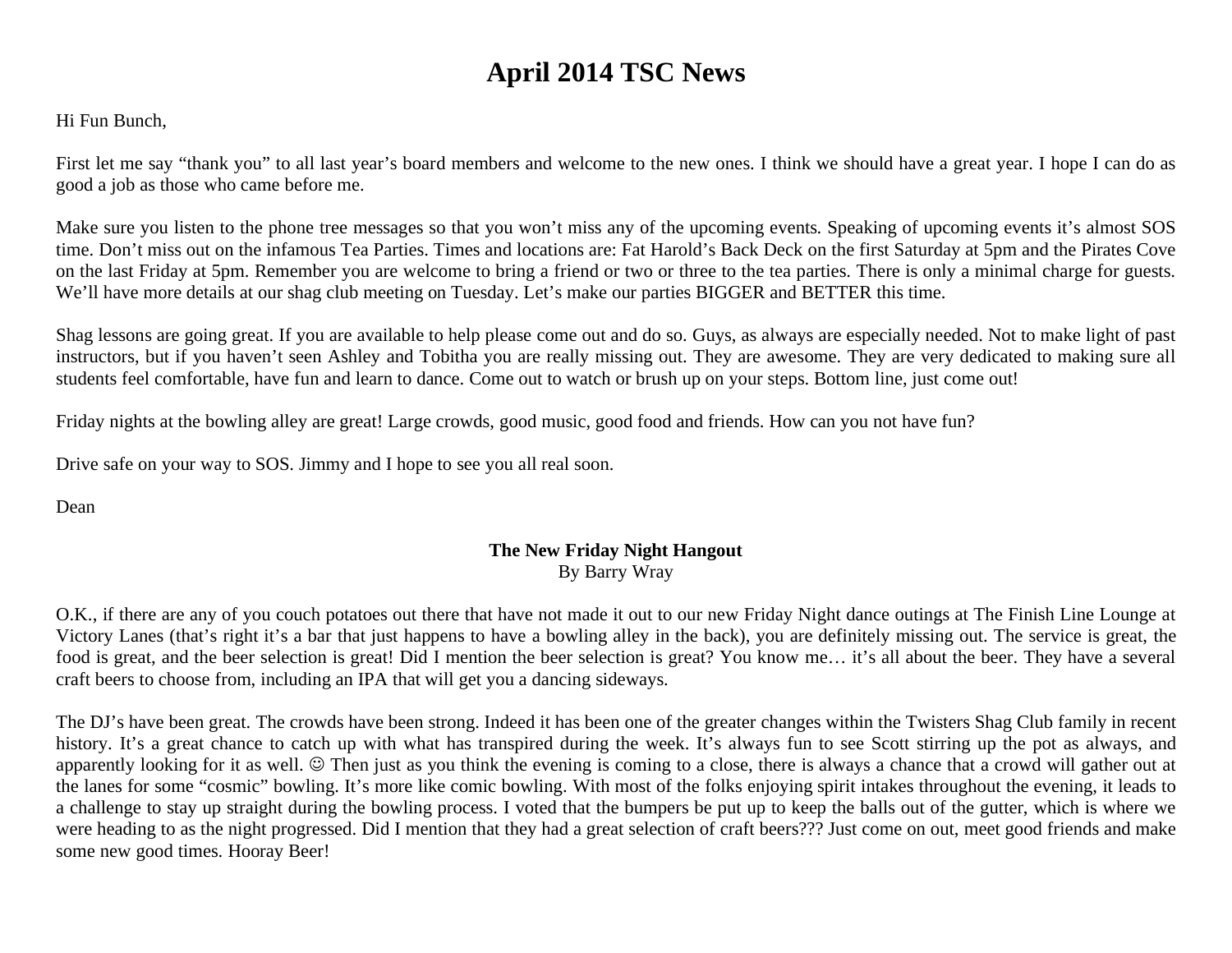### **Twister's New Members and SOS**  By Bob Rea

(Editor's Note: The info above is not a misprint.  $\odot$  After all these years on the Newsletter Committee, Bob *finally* submitted an article.)

Today is March 18th and as we are finishing packing for SOS, I thought that I would share a few thoughts about the upcoming 2014 Spring Safari.

Packing brings back many fond memories of SOS and Mid-Winter. Of course, every time Cindy and I go, we always have a great time, seeing old friends and making new ones. As I get older, I don't see as many sunrises as I used to (or it may just be daylight savings time).

I always enjoy being around our new (less than 5 years) members (especially if it is their first SOS). We try to tell them ahead of time what it is like, but it is just something they have to experience themselves. Once they get the hang (or hangover) of it, they stay out a little later each night, dance a little more and meet a few more new people from a lot of different shag clubs.

Some of the new members, (and you know who you are) think that they can sneak out before the clubs close and that no one will notice. I notice! Please remember that the club owners get their feelings hurt if you leave early. Some of the best times that we have ever had have been around closing time… especially the last Sunday.

I am also really proud of some of our new "party hardy" members (and you know who you are, too). They have partied hard, gotten back up on the horse, partied again, gotten back on the horse etc., etc. They are really getting the hang of it! At Mid-Winter, someone even walked an old timer (who allegedly might have only slightly over indulged) back to his condo.

Every year when we talk with old friends about things going on in their life, it reminds us that things always change and that SOS, your own situation, or your health may be different in the future. Now is the time to enjoy every minute of it. Try to make it for all 10 days, come early, stay late, dance a lot, laugh a lot, pace yourself and create a lot of memories!

### **TSC Bowling Outing**  By Peggy Cavin

Okay, those who didn't come out on Sunday March 23rd missed out on a fun time. We gathered at George Pappas Victory Lane in Mooresville at 3pm. Mike walked in carrying his old style bowling bag while Ken came strolling in with what looked like a suitcase on wheels. I think he's serious. After teams were selected and a little bit of practice, which some needed, the games began. Whether you bowled or sat on the sidelines and cheered the bowers on, everyone had a lot of fun. There was also a card game going on that was based on the bowling. It got interesting of sure.

We had approximately 20 members who showed up. After the games ended, most of the group met inside the Finish Line Lounge for dinner and to discuss our ability or inability to bowl (or do whatever else).

Please come out next time and join us! You will have a good time.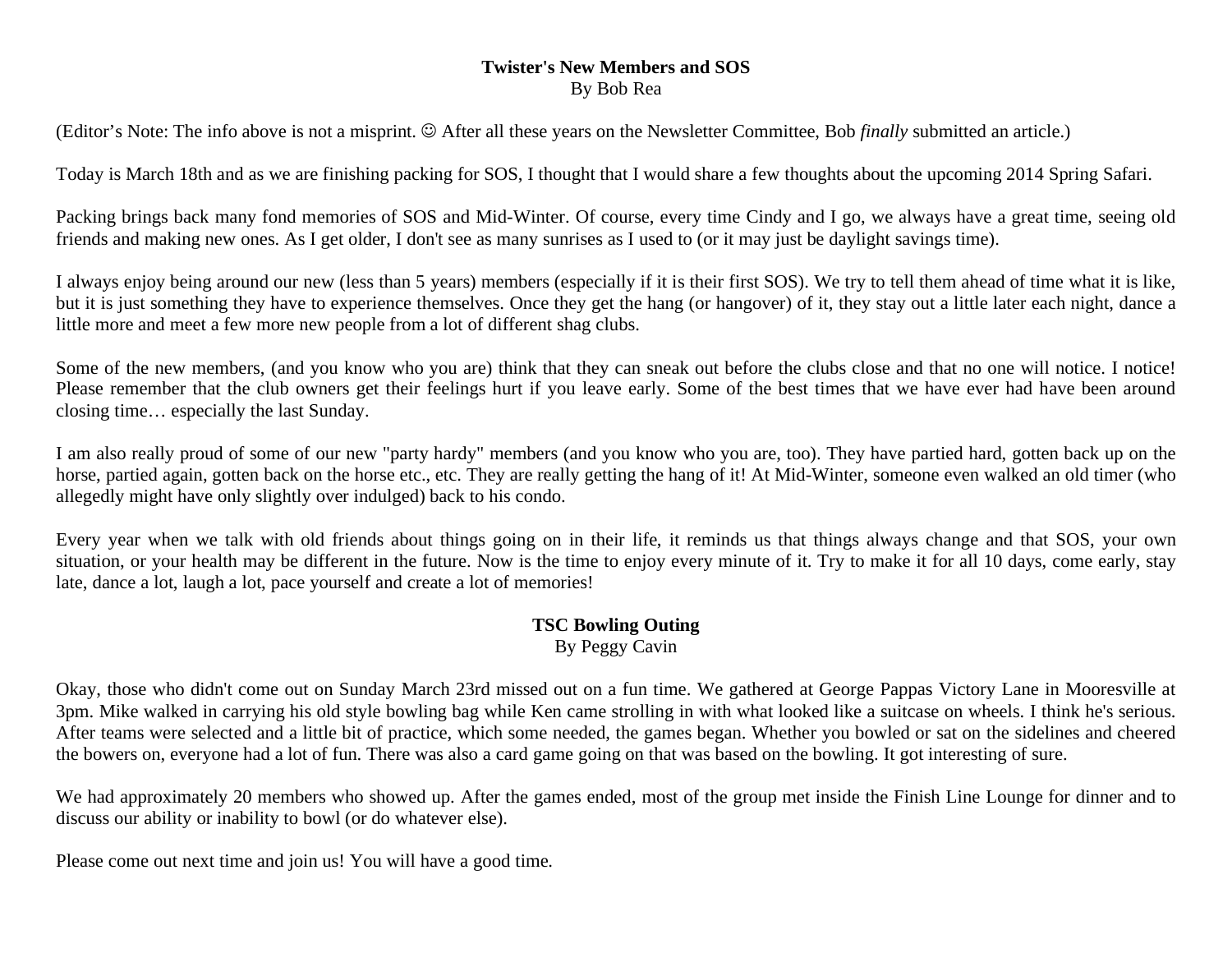### **The Band Of Oz Is Coming To Statesville**

From Jim Horton (Statesville Shag Club)

I am emailing to let you know that The Band Of Oz coming to Statesville. They are going to be playing at the newly remodeled Twisted Oak Bar and Grill in Statesville, on Saturday, April 19th.

If any TSC members like bands they may want to come over for this. I would suggest that they get their tickets soon. I talked with the owner recently and he said about half of the tickets have been sold already. I know several people have reserved tables. Ann and I have reserved one also.

For more information, go to the Twisted Oak web site (http://www.twistedoakbarandgrill.com).

### **Junior Shag Dance Team Showcase**

By Peggy Cavin

On Saturday night, March 22 Mike and I met Walter, Frances, Ken, Marylee, Barry, Hope, Susan, and two couples from our Beginner II class (Robin, Roger, Anne and Mark) at Lynn's in Charlotte for a spectacular performance from the Junior Shag Dance Team. The night was filled with social dancing and awesome dancing by these juniors. This was an ongoing fundraiser to help with their travels during the year.

There was a huge crowd. Someone said close to 300 were in the building. A food table was set up with everything from chicken wings to veggies and dips. There were special exhibitions by the juniors who teamed up with a few of the Charlotte HOF'ers. Several of the juniors impersonated a few well-known dancers, too. It was hilarious! The moms of some of the kids dressed as Pillowcase People and danced. It was a hoot. I know there are plenty of pictures floating around FaceBook.

There was a special performance by Mark Black and DJ for the night was Dana Grubb. The finale came at the end of a great night. These kids are simply awesome. Their teamwork is amazing to watch.

The Team Founders are Brennar Goree and Autumn Jones. Team Choreographers are Brennar Goree and Krystal Bravo. Team Directors are Ashley and Tobitha Stewart.

If you didn't go, you missed an outstanding performance. Try to catch these youngsters; you won't be disappointed. I wish for them a great year.

### **New Member Info**

Richard Brent and Paula Nicholas live in Salisbury NC and have one daughter and one grandson that they love dearly. They are owners of Artcraft Neon. The company makes neon signs, channel letters, cabinet signs and vinyl signs and banners. They also do sublimation. That is putting pictures and scenes on mugs, phone covers, and all types of promoting products. They love beach music and are trying to learn to shag. They also love taking the grandson to the beach. They enjoyed the Twisters club members during lessons have joined the club. They hope to be more involved, soon.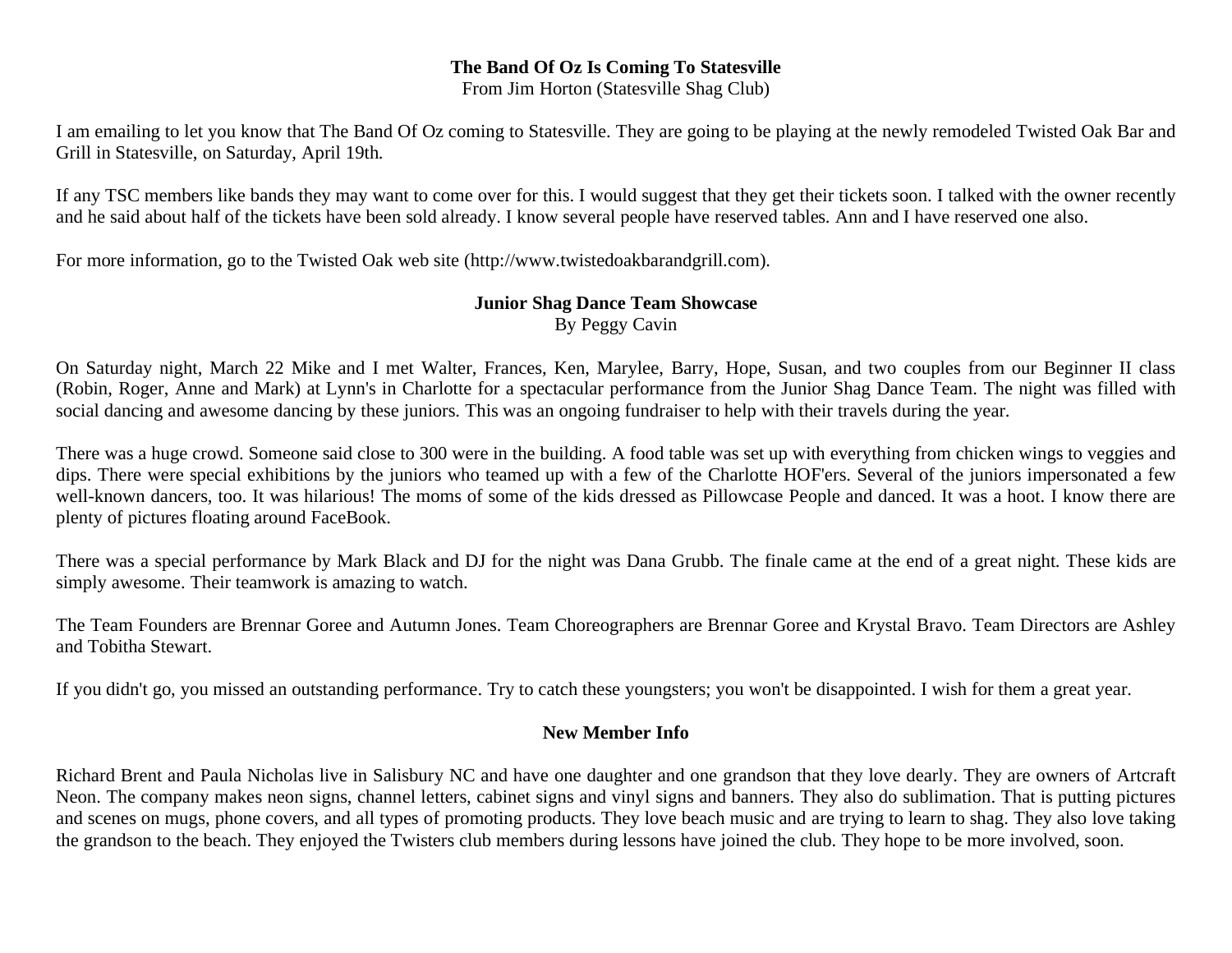### **Simple Apple Cake Recipe**  From Dean Melton

- 3 cups sifted all purpose flour 3/4 cup sugar 1/2 teaspoon salt 3 egg yolks 1 cup butter, softened 1 - 2 teaspoons lemon zest 2 cups applesauce (chunky naturally sweetened works great) 1/2 teaspoon ground cinnamon 1/4 teaspoon ground cloves Preheat oven to 350 Grease 9x9 baking pan Mix flour, sugar and salt together
- Beat in egg yolks, softened butter and lemon zest until thoroughly mixed and a dough is formed
- In a separate bowl mix together applesauce, cinnamon and cloves
- Press half the dough into the prepared baking pan
- Spread applesauce mixture over dough
- Top with remaining dough just drop spoonful over top
- Bake in preheated over until cake is browned 45 60 minutes
- Serve with ice cream, whip cream or plain

This is a simple cake with light spice, not real sweet, but very good.

*This is your last change to renew your TSC Membership. If you haven't done it, contact us TODAY. We don't want to lose any of The Fun Bunch!* 

# **Happy Birthday George (Jorge) It's been a wonderful year. Love you! Kathy**

# **Upcoming TSC Birthdays**

| Janice Bivins | 04/06 | Richard Brown        | 05/01 | Scott Fletcher | 05/22 |
|---------------|-------|----------------------|-------|----------------|-------|
| Bob Rea       | 04/09 | Garry Ballard        | 05/03 | Cindy Crowell  | 05/24 |
| Rees Brody    | 04/18 | Cindy Rea            | 05/06 | Deana Carlyle  | 05/29 |
| George Lentz  | 04/20 | Tasha Brown          | 05/20 | Chad Farlow    | 05/29 |
| Raymond Clark | 04/23 | <b>Frances Smith</b> | 05/21 |                |       |